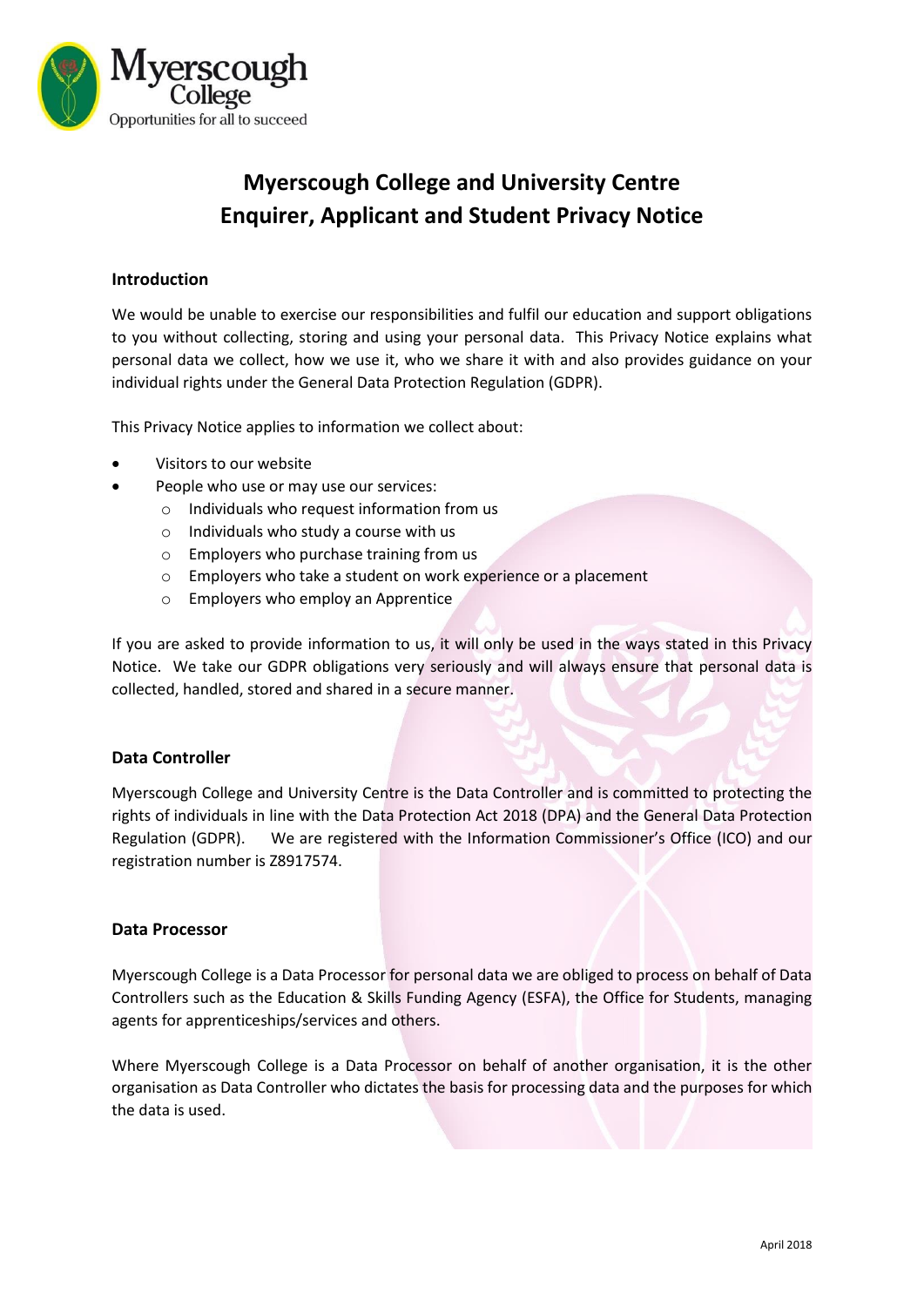# **What Personal Data we collect**

## **Initial Enquiry**

- Name
- Contact Details (telephone number, email, address)
- Subject / Area of Interest

# **Course Application and Enrolment**

- Name
- Contact Details (telephone number, email, address)
- Date of Birth
- Gender
- National Insurance Number
- Ethnicity
- Nationality and Country of Residence
- EU Resident Status
- Educational History and Qualifications
- Learning Difficulty/Disability Declaration
- Criminal Conviction Declaration
- Local Authority Care Declaration
- Household Situation Declaration
- Next of Kin Name and Contact Details
- **•** Employment History
- Method of Travel to College
- Medical History
- Vehicle Registration Number (where appropriate)
- Copies of passports, visas and any other documents required to ensure compliance with Home Office requirements for Tier 4 international students

# **During the Course of your Studies**

- Photographs, and video recordings for the purpose of student assessment and examination
- Financial information collected for the purposes of administering fees and charges, loans, grants, scholarships and hardship funds
- Information about your engagement with and use of our services, such as the Library and Careers Service
- Information gathered for the purposes of equal opportunities monitoring

As part of our commitment to your safeguarding, health and wellbeing whilst studying at Myerscough College and University Centre, you will be asked to provide information on your medical history as well as any medications currently being taken.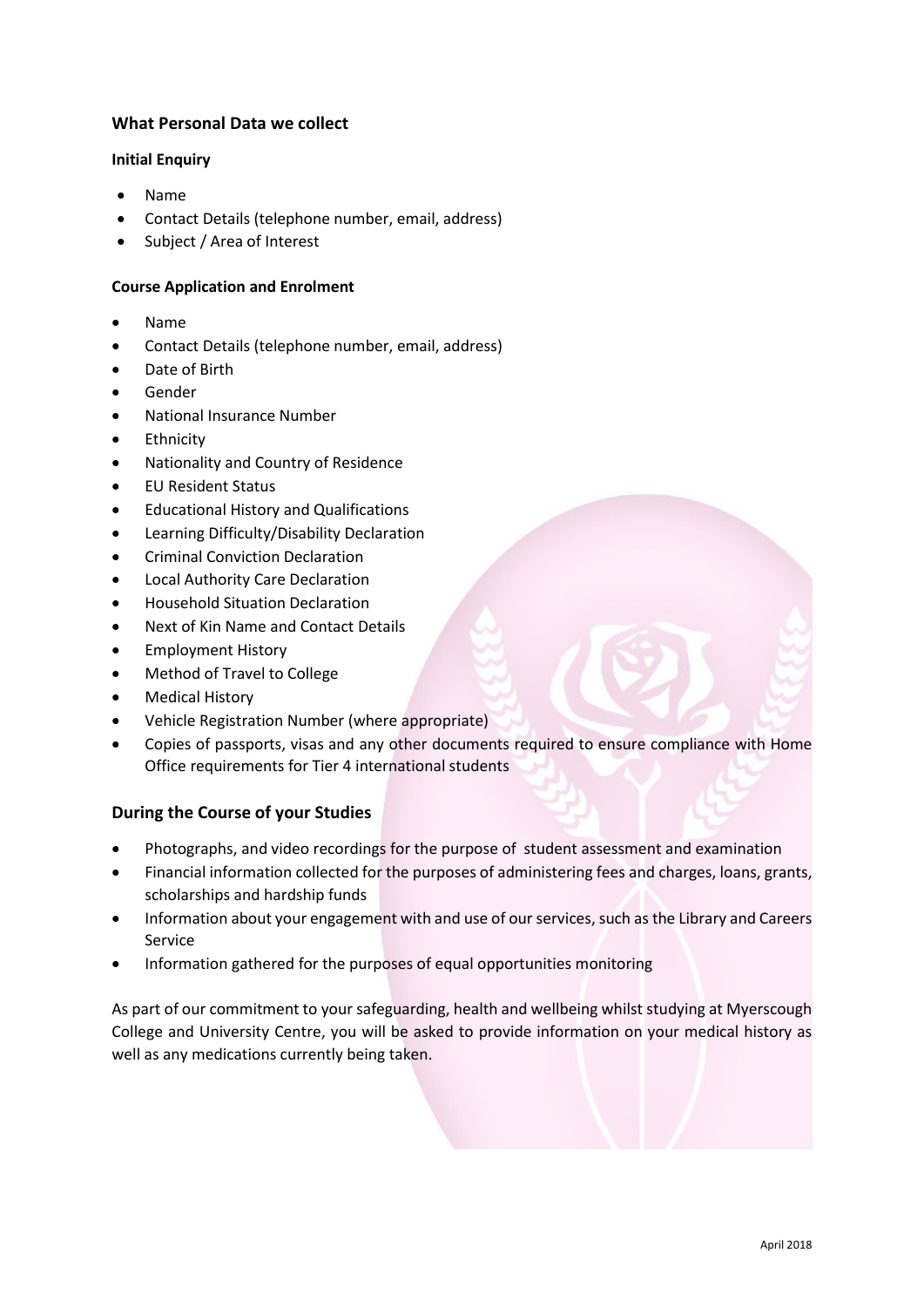# **Residential Students**

Students wishing to apply to stay in Halls of Residence will be required to provide the following additional information:

- Financial Guarantor Name and Contact Details
- Bank Details
- Biometric Information for Catering Plans
- Vehicle Registration Number evidence of V5, Driving Licence, Insurance and MOT must also be provided, however copies will not be stored

## **Categories of Personal Data**

Myerscough College and University Centre recognises the significance of sensitive personal data and will only process such data if certain conditions are met. These conditions are outlined in guidance from the UK Information Commissioner's Office.

## **Why we collect and use your Personal Data**

The largest volume of data that we process is in relation to students, this being for the purposes of:

- Recruitment and Admissions (course enquiries, application and enrolment)
- Academic Matters including: the provision of teaching, learning and assessment (registration with awarding bodies, assessment and examinations, attendance monitoring, managing progress, academic misconduct investigations, certification and graduation)
- Maintaining student records
- To fulfil our statutory reporting requirements
- Assessing eligibility for scholarships and bursaries
- Providing student and learning support services
- Safeguarding and promoting welfare of students
- **•** Ensuring the health and safety of students
- Providing appropriate work placements
- Monitoring equal opportunities
- Managing car parking on campus
- Administering finance (fees, scholarships ad bursaries)
- Carrying out audits to ensure our compliance with legal and regulatory obligations
- Preventing and detecting crime
- Dealing with complaints, appeals and disciplinary issues
- To monitor and evaluate the student experience

Where personal data is shared with us about an individual, we will seek assurance from that third party that they have a legal basis for providing us with this and that their systems and processes are in compliance with GDPR.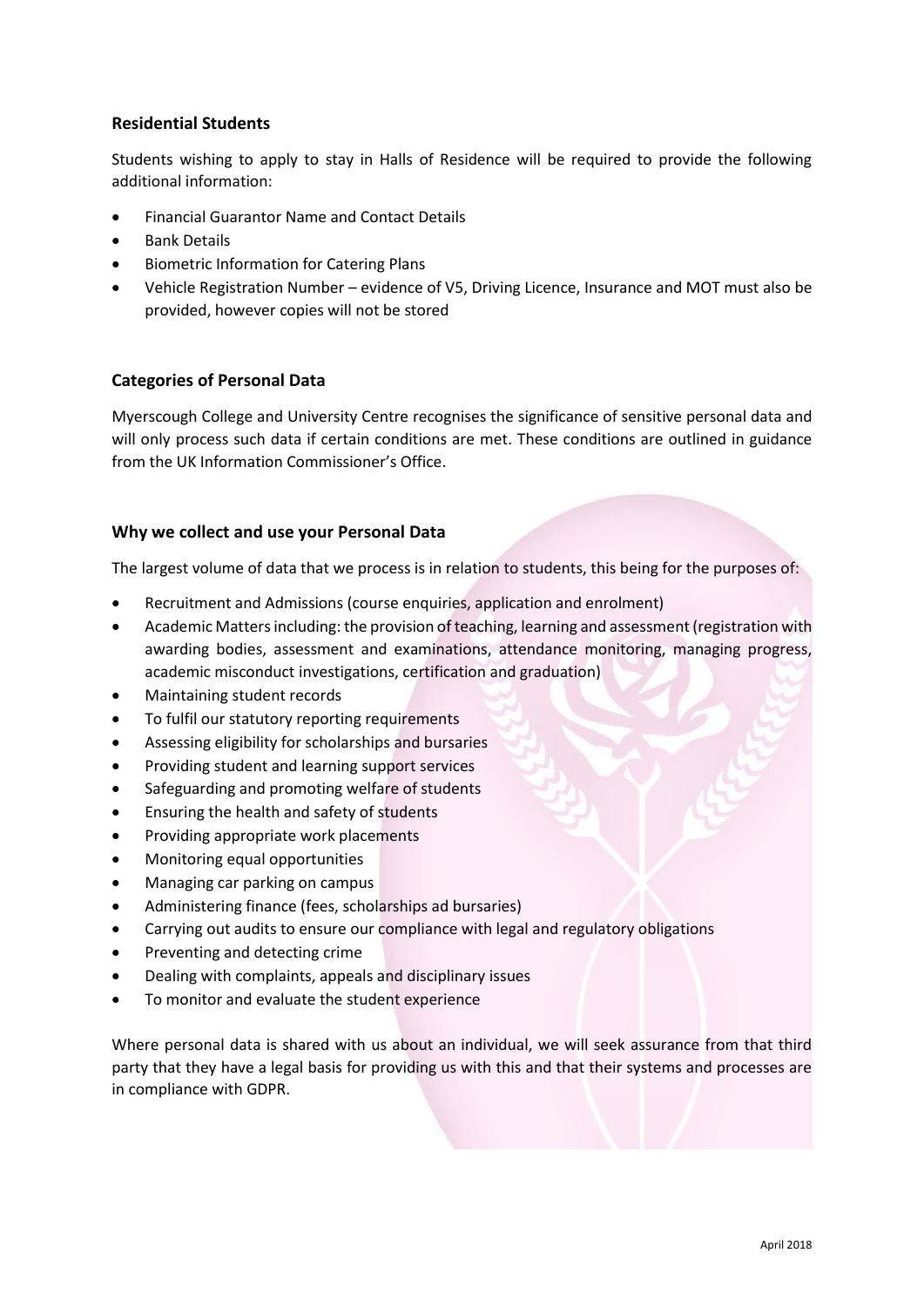# **Our Legal Basis for processing your Personal Data**

In general terms, we process your personal data for the administration of your position as a student of Myerscough College and University Centre. More specifically, the legal basis for the processing of the data that you provide to us is:

#### **Consent**

 For the management of course and other enquiries and for the communication of information about our services, events and activities.

#### **Contract**

- To fulfil our commitment to our students in relation to teaching, learning and assessment.
- The processing and recovery of fees, including course and accommodation fees.

#### **Legal Obligation**

- To fulfil our obligations with UK Visas and Immigration Agency as Tier 4 sponsors.
- Reporting of safeguarding concerns or to facilitate the prevention or detection of crime**.**

#### **Vital Interests**

 To make contact with student's next of kin in the event of a medical emergency and for the purposes of ensuring the safety and wellbeing of our students.

#### **Public Interest**

 Administration of complaints, appeals, investigations and disciplinary proceedings concerning student misconduct, necessary for a task in the public interest – namely the provision of Further and Higher Education, to maintain the integrity of our assessment process, academic standards, our reputation and the welfare of our staff and students.

#### **Legitimate Interest**

- Monitoring of student attendance for the purpose of ensuring our students achieve academic success through full engagement with their studies.
- Monitoring of the use of IT services in accordance with our Acceptable Use Policies and Procedures
- Administration of financial aid such as bursaries and scholarships, for the for the legitimate purpose of providing financial support for students
- Assessment and provision of learning and other support services for the legitimate purpose of providing appropriate support to students, based upon their individual needs
- Use of CCTV systems in accordance with the ICO Code of Practice for the legitimate purpose of providing a safe environment, facilitating the prevention and detection of crime and to assist with investigations into potential breaches of policies and procedures.

Myerscough College and University Centre will not use the information that you provide to make automated decisions about you.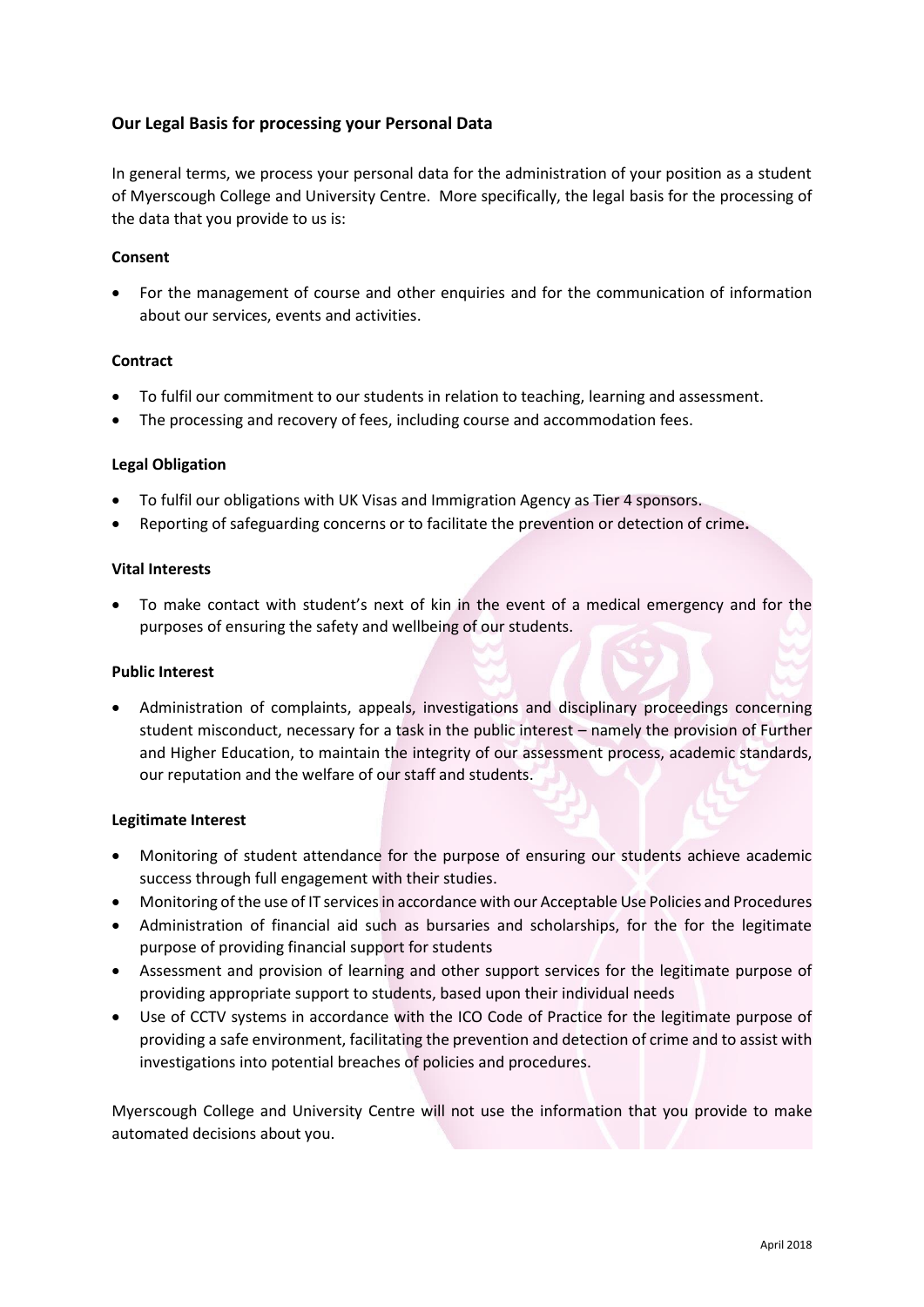# **Information Sharing and Disclosure**

Myerscough College and University Centre will not sell or rent your personal information.

Your information may, by necessity, be disclosed to relevant staff for the purposes of teaching, learning and assessment and for the provision of learning support and exam access arrangements where this need has been assessed.

Third parties with whom we may share your information include:

- Education Skills Funding Agency (ESFA)
- Office for Students
- UCLan
- Young Peoples Services (Local Authority)
- RCU Mides
- Higher Education Statistics Agency
- Student Loans Company and Student Finance
- Employers providing work experience/placement opportunities
- Organisations operating anti-plagiarism software on our behalf (Turnitin). For further details, see [Turnitin](http://turnitin.com/en_us/about-us/privacy#policy)
- Lancashire County Council Library and Information Service
- The Police and other regulatory bodies when required as part of a criminal investigation
- External Examiners
- UK Visas and Immigration Agency
- Zurich Insurance Group
- J2Profit
- Learner Record Services
- **Schools**
- Professional Bodies

Myerscough College and University Centre seeks the written assurance as to GDPR compliance of all third parties with whom information is shared and will not share information where this is not received. Further details on third parties with whom we share personal data can be found in our Register of Third Parties.

### **Visitors to our Website**

A cookie is a small file placed on your computer's hard drive. It enables our website to identify your computer as you view different pages on our website. Cookies allow websites and applications to store your preferences in order to present content, options or functions that are specific to you. They also enable us to see how many people use our website and what pages they are likely to visit. All cookies used by our website are used in accordance with the current Privacy and Electronic Communications Regulations 2011.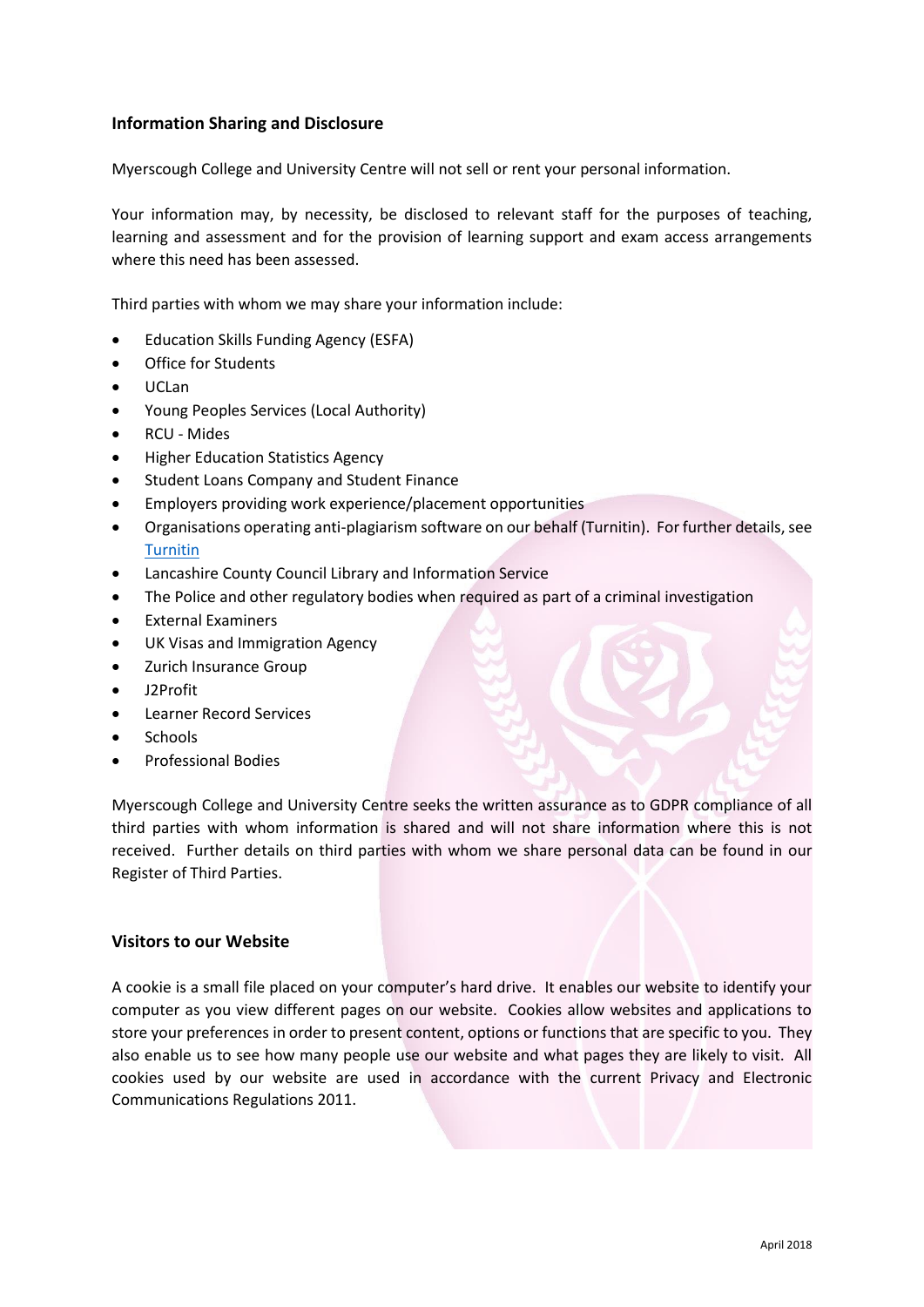Cookies do not provide us with access to your computer/device or any information about you, other than that which you choose to share with us. You can use your web browser's cookie settings to determine how our website uses cookies. If you would prefer that our website does not store cookies on your device, you should set your web browser to refuse cookies. Please be aware however that doing so may affect how our website functions and some features may become unavailable to you.

Unless you have changed your browser to refuse cookies, our website will issue cookies when you visit it.

## **People who request information from us**

If you request information from us by letter, telephone, email, via our website or face to face, we will make a record of that enquiry and will use the information you give us to provide you with an appropriate response. We will only use your information for this purpose unless you specifically consent to us contacting you in the future in relation to services we provide. Where such consent is given, you are able to request that we stop contacting you at any time.

## **How long we keep your Personal Data**

We keep information about you only for as long as needed to provide you with academic, support or commercial services and to meet our legal obligations. Where an enquiry or application is made but is not followed up by enrolment to a course with the College, your personal data will be deleted from our systems before the end of the academic year to which your enquiry or application related.

# **Your Rights**

Under GDPR, you have the rights as an individual to:

- Find out what personal data we hold about you and obtain a copy of this data, free of charge, within one month of you making the request
- Ask to correct inaccurate or incomplete data

If you think we are acting unfairly or unlawfully, you can:

- Object to the way we are using your data
- Complain to the [UK Information Commissioner's Office](https://ico.org.uk/)

Under certain circumstances, you also have the right to ask us to:

- Restrict the use of your data (if you have raised issues about the accuracy or use of your data until we have investigated and responded to your concerns)
- Erase your information (the right to be forgotten)
- Comply with your wishes, where you have previously agreed to us processing your data, and have withdrawn consent to further processing
- Provide you with a portable electronic copy of the data you have provided to us.